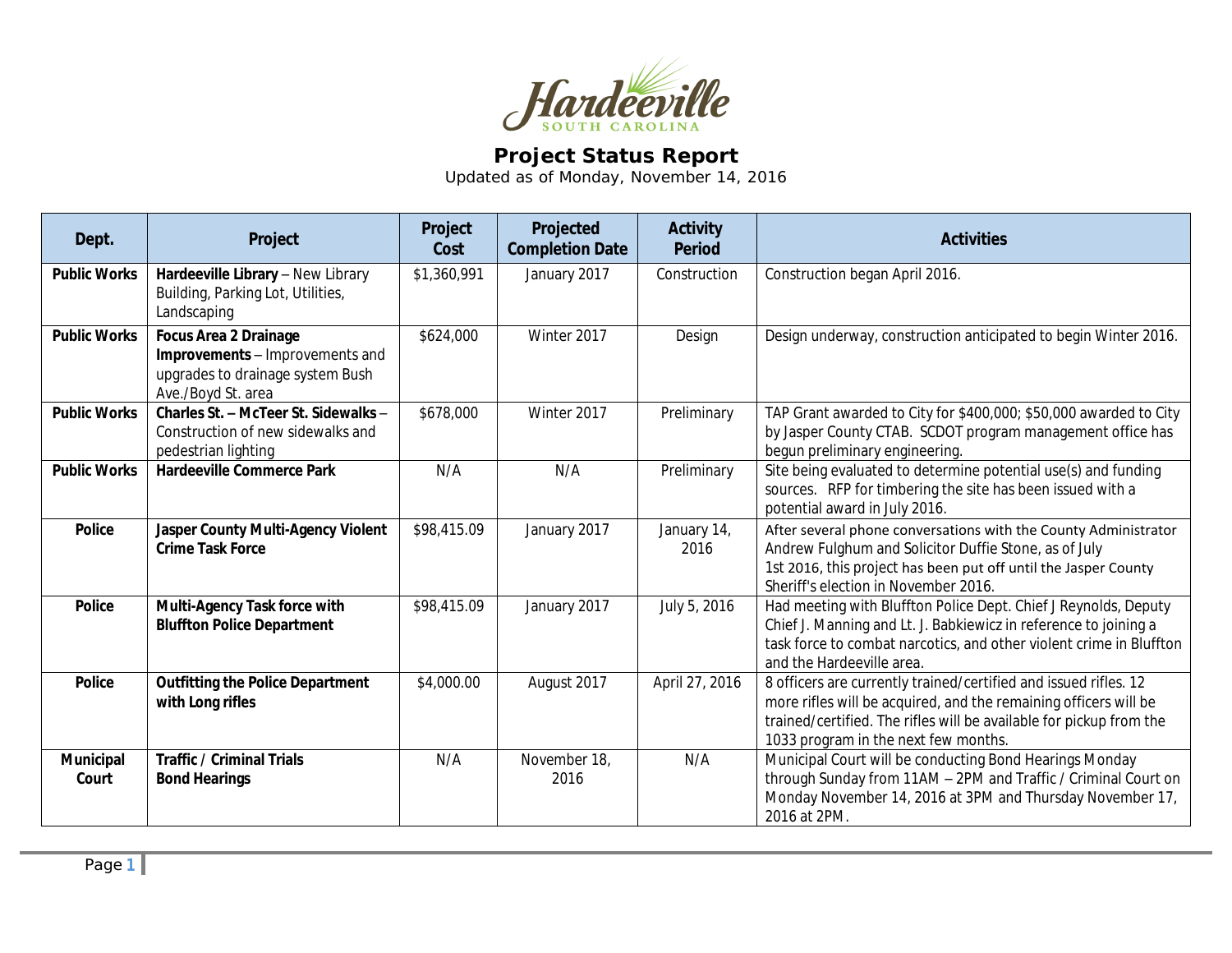

## **Project Status Report**

Updated as of Monday, November 14, 2016

| Dept.                              | Project                                                                                                    | Project<br>Cost                 | Projected<br><b>Completion Date</b> | <b>Activity</b><br><b>Period</b>                                                  | <b>Activities</b>                                                                                                                                                                                                              |
|------------------------------------|------------------------------------------------------------------------------------------------------------|---------------------------------|-------------------------------------|-----------------------------------------------------------------------------------|--------------------------------------------------------------------------------------------------------------------------------------------------------------------------------------------------------------------------------|
| <b>Planning and</b><br>Development | Ardmore New River Apartments -<br>248 units located on Argent Blvd. at<br>New River Parkway                | N/A                             | Undetermined                        | In review by<br>state                                                             | Development permit will be issued as soon as approvals come<br>back from state. Site work may begin. Then application for<br>building permits to be reviewed and issued.                                                       |
| Planning and<br>Development        | <b>Hilton Head Lakes Clubhouse and</b><br>new residential phase on north side                              | N/A                             | Undetermined                        | Development<br>Permit Review                                                      | SRC was held on 2/24/16 - waiting on resubmission. Building<br>plans on clubhouse expected next week. 65 new residential lots<br>and 4,400+ square-foot golf clubhouse plus amenities.                                         |
| Planning and<br><b>Development</b> | <b>Natural Gas Extension to Exit 5</b>                                                                     | Not known<br>at this time       | Undetermined                        | Coordinating<br>with SCE&G                                                        | Surveys to local business owners are completed. Staff meeting<br>with SCE&G on process and next steps in early March.                                                                                                          |
| Planning and<br><b>Development</b> | Boundary and Annexation Survey -<br>Preparation for 2020 Census                                            | N/A                             | 2017                                | Rec'd software<br>from US Census<br>Bureau - staff<br>beginning<br>implementation | Staff working on inputting all information into new software and<br>preparing all files for transmittal to Bureau, to ensure that all<br>annexations/citizens be included in new count.                                        |
| Planning and<br><b>Development</b> | <b>Royal Live Oaks Academy</b>                                                                             | N/A                             | 2017                                | Development<br>Permit Review                                                      | Waiting on resubmission in order to finalize site plan.                                                                                                                                                                        |
| <b>Fire</b>                        | <b>AFG Grant</b>                                                                                           | \$4729.50<br><b>Grant Match</b> | Winter 2016                         | Awarded                                                                           | Received grant award notification. Once funds become available,<br>the training classes will begin.                                                                                                                            |
| Fire                               | <b>Safer Act Grant</b>                                                                                     | Determining                     | Summer 2016                         | Application<br>submitted                                                          | Application submitted March 25, 2016, awaiting results.                                                                                                                                                                        |
| Fire                               | <b>Strategic Plan</b>                                                                                      | \$0                             | <b>Fall 2016</b>                    | Project<br>Organization                                                           | SWOC analysis completed.                                                                                                                                                                                                       |
| Parks and<br>Recreation            | Playground - Playground and public<br>restroom facility for the "Blue<br>House" site                       | \$200,000                       | Fall 2017                           | Preliminary-<br>Post-survey                                                       | We have worked with the Public Works and Planning<br>Departments to complete the survey of the lot. We are in the<br>initial steps of applying for grant funding to cover the costs of<br>design and engineering for the site. |
| <b>Parks and</b><br>Recreation     | Synthetic Turf Field - Changing of<br>current "football" field to a multi-<br>purpose synthetic turf field | \$600,000                       | Spring 2017                         | <b>RFP</b>                                                                        | We have sent out an RFP for the project which closes at the end<br>of June.                                                                                                                                                    |